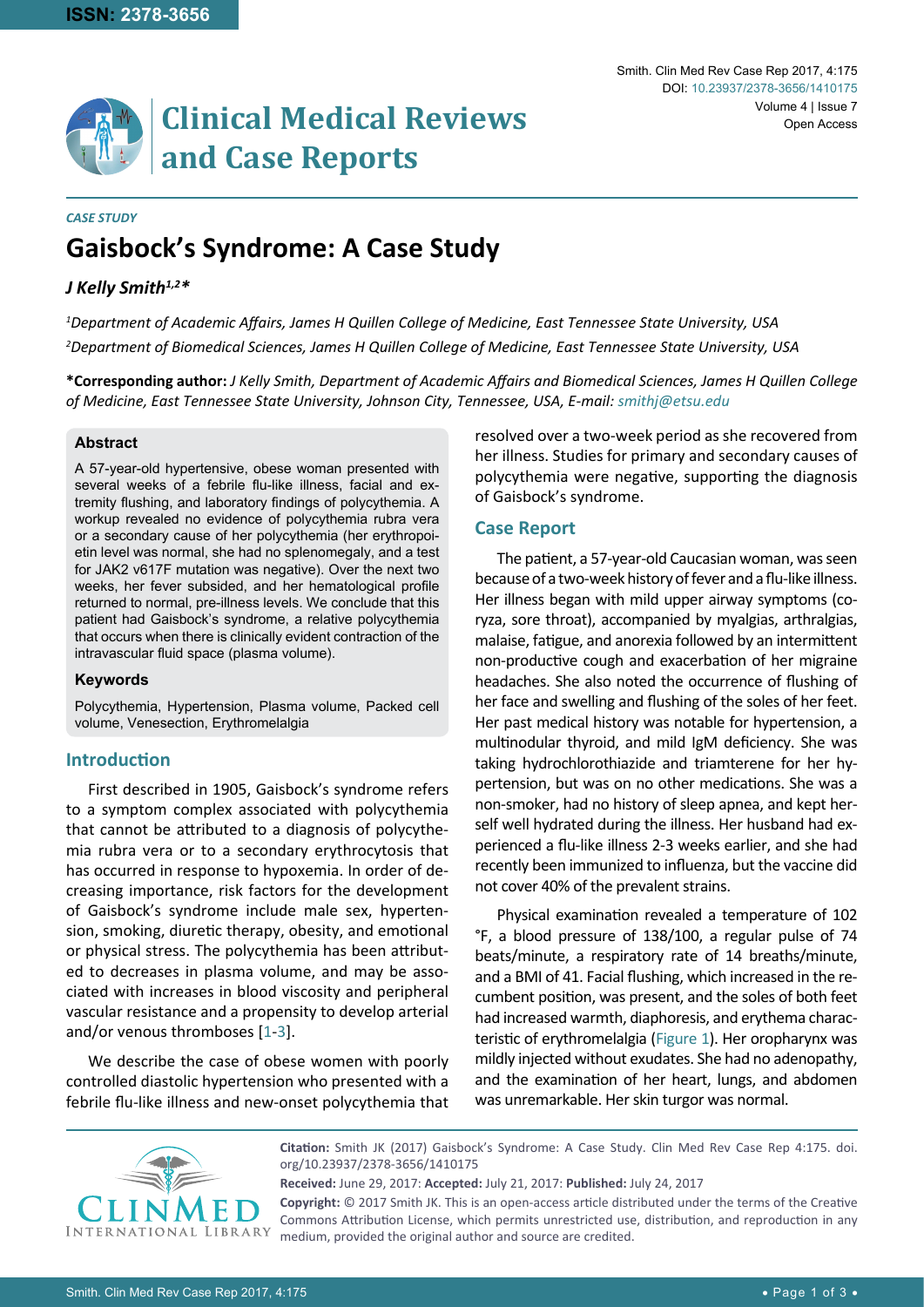A complete blood count revealed elevations in her hematocrit (packed cell volume, PCV), hemoglobin, and red blood cell count [\(Table 1](#page-1-2)). Her erythropoietin level was normal at 7.4 MIU/mL and testing for a JAK v617F mutation was negative. Other blood studies, including blood urea nitrogen, creatinine, electrolytes, liver chemistries, uric acid, thyroid stimulating hormone, B12 level, and leukocyte alkaline phosphatase were within normal limits. An abdominal CT scan was normal with no evidence of splenomegaly, and a chest x-ray was unremarkable.

<span id="page-1-2"></span>

|  |  | Table 1: Patient's hematologic parameters. |  |
|--|--|--------------------------------------------|--|
|--|--|--------------------------------------------|--|

|                           | <b>PCV</b><br>(mL/dL) | Hemoglobin (g/ RBC count<br>dL) | (million/uL)  |
|---------------------------|-----------------------|---------------------------------|---------------|
| On presentation           | 48                    | 16.6                            | 5.6           |
| One year earlier          | 42                    | 14.5                            | 4.8           |
| Normal range <sup>*</sup> | $42 \pm 5$            | $14 + 2$                        | $4.8 \pm 0.6$ |

Other red blood cell parameters (mean corpuscular volume, mean corpuscular hemoglobin, and mean corpuscular hemoglobin concentration) were within normal limits. Modest elevations in PCV, hemoglobin, and red cell counts (as seen in this patient) are typical of Gaisbock's syndrome. PCV (Packed Cell Volume). \*Reference: [[12](#page-2-6)]

<span id="page-1-0"></span>

**Figure 1:** On presentation our patient had erythema, swelling, and perspiration of the soles of her feet. These findings are characteristic of erythromelalgia, which can occur *de novo* or in association with several medical conditions, including hypertension and polycythemia. The erythromelalgia resolved as her fever subsided and her hematologic parameters returned to normal.

Over the next several weeks, her fever and respiratory symptoms resolved, and her hematologic parameters incrementally returned to normal, pre-illness values [\(Figure 2](#page-1-1)). The patient's diuretic therapy was discontinued and she was placed on a combination of a beta blocker (metoprolol), a short acting calcium channel blocker (amlodipine) and an angiotensin converting enzyme receptor inhibitor (Losartan) for treatment of her hypertension. Since then, she has had better control of her blood pressure, and no further episodes of Gaisbock's syndrome.

#### **Discussion**

Polycythemia is a disease state in which the PCV in mL/dL is more than 52 in males and 47 in females. It may occur as a result of overproduction of red blood cells in the setting of a myeloproliferative disorder, such as polycythemia vera, or in lung diseases and conditions such as sleep apnea that cause sustained or intermittent levels of hypoxemia with consequent increases in erythropoietin-mediated erythropoiesis. Our patient had normal erythropoietin, leukocyte alkaline phosphatase, and B12 levels, an absence of splenomegaly, and a negative test for a JAK2 V617F mutation, which mediates strongly against a primary or secondary cause of her polycythemia [[4,](#page-2-2)[5](#page-2-3)]. Although we were unable to measure her plasma volume and red cell mass, her hematologic and clinical parameters and her course are in keeping with Gaisbock's syndrome, in which the polycythemia is ascribed to a contraction in the plasma volume [[1](#page-2-0)].

Our patient had four risk factors for Gaisbock's syndrome - hypertension, diuretic therapy, physical and emotional stress, and obesity; of these, hypertension (particularly diastolic hypertension) appears to be the most significant contributor to the polycythemia of Gaisbock's syndrome [\[2](#page-2-4)]. In this regard, Emamian and associates studied 9,808 individuals with essential hypertension and found that they had spurious elevations in their hematocrits, hemoglobin levels, red cell counts, and mean corpuscular hemoglobin values [\[6\]](#page-2-5). Their finding is in keeping with the fact that plasma volumes

<span id="page-1-1"></span>

**Figure 2:** The patient's hematologic parameters returned to normal as she recovered from her flu-like illness and her blood pressure normalized. The x-axis values represent the number of days since she was first seen. PCV (Packed Cell Volume).